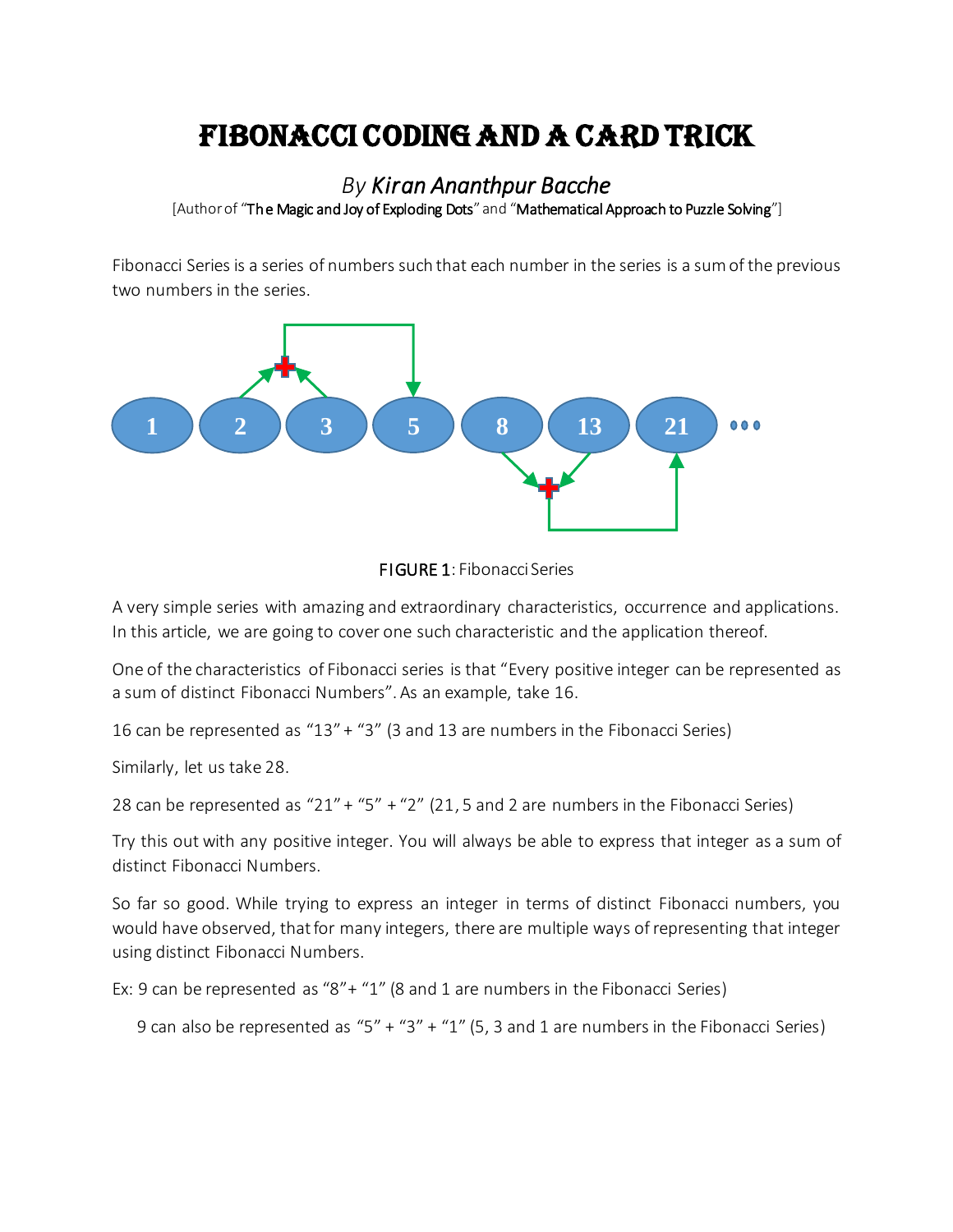So in such cases we will choose the one which has non-consecutive distinct Fibonacci Numbers. So in the above example, we will choose to represent 9 as "8" + "1" since 8 and 1 are nonconsecutive distinct Fibonacci Numbers.

Note: Are you wondering, if every positive integer can be represented using non-consecutive distinct Fibonacci Numbers? Yes, absolutely. Try it out.

Now we are all equipped to explore the use of this characteristic. Let us begin by representing the integers from 1 to 15 using non-consecutive distinct Fibonacci Numbers as shown in the table below.

| Raw   |              |                | <b>Fibonacci Encoded Value</b> | Fibonacci Code                  |              |              |         |  |  |
|-------|--------------|----------------|--------------------------------|---------------------------------|--------------|--------------|---------|--|--|
| Value |              |                | (Cells shaded in green)        | = Fibonacci Encoded Value + "1" |              |              |         |  |  |
|       | 1            | $\overline{2}$ | 3                              | 5                               | 8            | 13           |         |  |  |
|       |              |                |                                |                                 |              |              |         |  |  |
| 01    | 1            | $\bf{0}$       | $\bf{0}$                       | $\mathbf{0}$                    | $\mathbf 0$  | $\mathbf{0}$ | 11      |  |  |
| 02    | 0            | $\mathbf{1}$   | $\bf{0}$                       | $\mathbf 0$                     | $\mathbf{0}$ | $\mathbf 0$  | 011     |  |  |
| 03    | $\bf{0}$     | $\mathbf{0}$   | $\mathbf{1}$                   | $\mathbf{0}$                    | $\mathbf{0}$ | $\mathbf 0$  | 0011    |  |  |
| 04    | $\mathbf{1}$ | $\mathbf{0}$   | $\mathbf{1}$                   | $\bf{0}$                        | $\mathbf{0}$ | $\mathbf 0$  | 1011    |  |  |
| 05    | $\bf{0}$     | $\bf{0}$       | $\bf{0}$                       | 1                               | $\bf{0}$     | $\mathbf{0}$ | 00011   |  |  |
| 06    | $\mathbf{1}$ | $\bf{0}$       | $\bf{0}$                       | $\mathbf{1}$                    | $\bf{0}$     | $\mathbf{0}$ | 10011   |  |  |
| 07    | $\mathbf{0}$ | $\mathbf{1}$   | $\bf{0}$                       | $\mathbf{1}$                    | $\bf{0}$     | $\bf{0}$     | 01011   |  |  |
| 08    | $\mathbf{0}$ | $\mathbf{0}$   | $\bf{0}$                       | $\mathbf 0$                     | $\mathbf{1}$ | $\mathbf{0}$ | 000011  |  |  |
| 09    | $\mathbf{1}$ | $\mathbf{0}$   | $\bf{0}$                       | $\mathbf{0}$                    | $\mathbf{1}$ | $\mathbf{0}$ | 100011  |  |  |
| 10    | 0            | $\mathbf{1}$   | $\mathbf 0$                    | $\mathbf 0$                     | $\mathbf{1}$ | $\bf{0}$     | 010011  |  |  |
| 11    | 0            | $\mathbf{0}$   | $\mathbf{1}$                   | $\mathbf 0$                     | $\mathbf{1}$ | $\mathbf{0}$ | 001011  |  |  |
| 12    | $\mathbf{1}$ | $\bf{0}$       | $\mathbf{1}$                   | $\mathbf 0$                     | $\mathbf{1}$ | $\bf{0}$     | 101011  |  |  |
| 13    | 0            | $\bf{0}$       | $\mathbf 0$                    | $\mathbf 0$                     | $\bf{0}$     | $\mathbf{1}$ | 0000011 |  |  |
| 14    | $\mathbf{1}$ | $\mathbf{0}$   | $\mathbf 0$                    | $\mathbf 0$                     | $\mathbf 0$  | $\mathbf{1}$ | 1000011 |  |  |
| 15    | 0            | $\mathbf{1}$   | $\mathbf 0$                    | 0                               | $\bf{0}$     | $\mathbf{1}$ | 0100011 |  |  |

### FIGURE 2: Fibonacci Coding Table

Let us understand how to build this table.

Raw Value  $\rightarrow$  The integer that we are trying to represent using non-consecutive distinct Fibonacci Numbers.

Fibonacci Encoded Value  $\rightarrow$  The representation of the corresponding integer using nonconsecutive distinct Fibonacci Numbers. Ex: 9 is represented as "100010". The symbol "1" in the first and fifth position (from the left) denote the 1st Fibonacci Number (which is 1), and the 5<sup>th</sup> Fibonacci Number (which is 8) respectively. When we add these two numbers, we get 9, which is nothing but the integer we are trying to represent. We can discard the trailing zeroes (all the zeroes after the rightmost "1"). So the Fibonacci encoded value for 9 becomes "10001".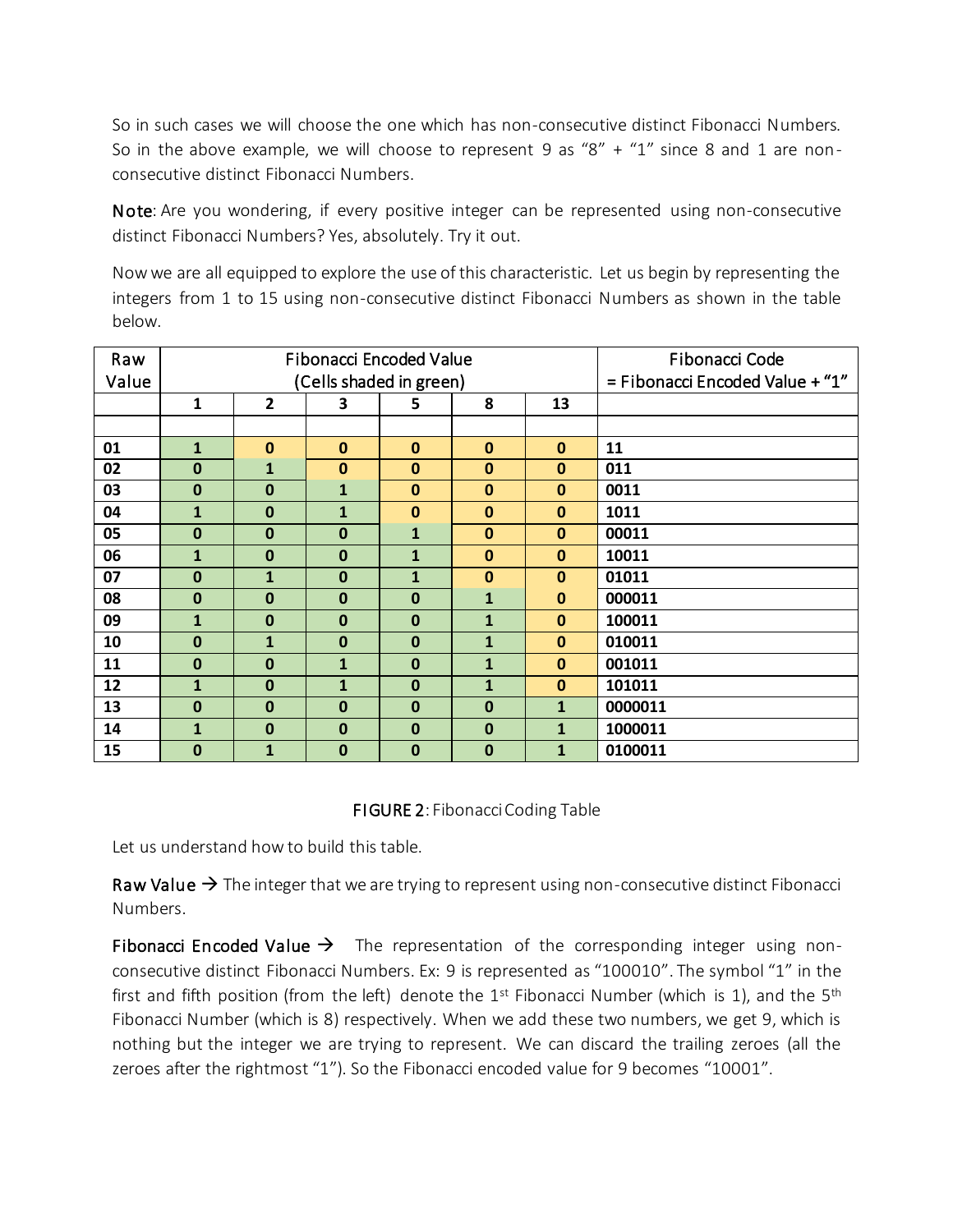|    |             | 2           | 3           | 5           | 8           | 13          |
|----|-------------|-------------|-------------|-------------|-------------|-------------|
|    |             |             |             |             |             |             |
| 01 | 1           | 0           | O           | 0           | 0           | 0           |
| 02 | $\mathbf 0$ | 1           | $\mathbf o$ | 0           | 0           | o           |
| 03 | O           | 0           | 1           | O           | 0           | o           |
| 04 | 1           | $\mathbf o$ |             | $\mathbf 0$ | $\mathbf 0$ | $\mathbf o$ |
| 05 | 0           | 0           | $\mathbf 0$ | 1           | 0           | o           |
| 06 | 1           | 0           | $\mathbf 0$ | 1           | 0           | 0           |
| 07 | $\mathbf o$ | 1           | O           | 1           | 0           | $\mathbf o$ |
| 08 | 0           | 0           | $\mathbf 0$ | 0           | 1           | 0           |
| 09 | 1           | O           | 0           | 0           | 1           | 0           |

FIGURE 3: Illustration of Fibonacci Coding Table

Now comes the interesting part. Since we are representing each integer using non-consecutive distinct Fibonacci numbers, the Fibonacci encoded value of any integer will

- (a) Have the value of "0" or "1" at any position.
- (b) Never have the value of "1" at any two consecutive positions. Ex: 00110101 would never be a valid Fibonacci encoded value.
- (c) Will always end with "1" since we are discarding trailing zeroes.

Fibonacci Code  $\rightarrow$  The final representation of the integers based on the Fibonacci encoded value. We append an additional "1" at the rightmost position of the corresponding Fibonacci encoded value of an integer to get the Fibonacci Code of that integer.

Ex: The Fibonacci encoded value for "9" is "10001". And thus the Fibonacci Code of "9" becomes  $"10001" + "1" = "100011".$ 

Let us quickly check out the characteristic of the Fibonacci Code

- 1. Fibonacci Code is of variable length. The length of Fibonacci code for "6" is the LengthOf("10011") = 5, while the length of Fibonacci code for "9" is the LengthOf(" $100011$ ") = 6.
- 2. Fibonacci Code always of any integer always ends with "11".

We can exploit the above two characteristics and use Fibonacci Coding for data compression.

Let us take an English sentence "THE SEA IS BLUE". If we have to represent this sentence using ASCII codes, we would need one byte (8 bits) for each character. So we would need 15 bytes (120 bits) to represent this sentence, since this sentence has 15 characters including spaces.

Now let us try to represent this sentence using Fibonacci coding. In an English text, "space" is the most common character followed by the letters "e", "t", "a", "o", and so on. Based on this, let us use the following table (FIGURE 4) to encode this sentence. To keep it simple, I have considered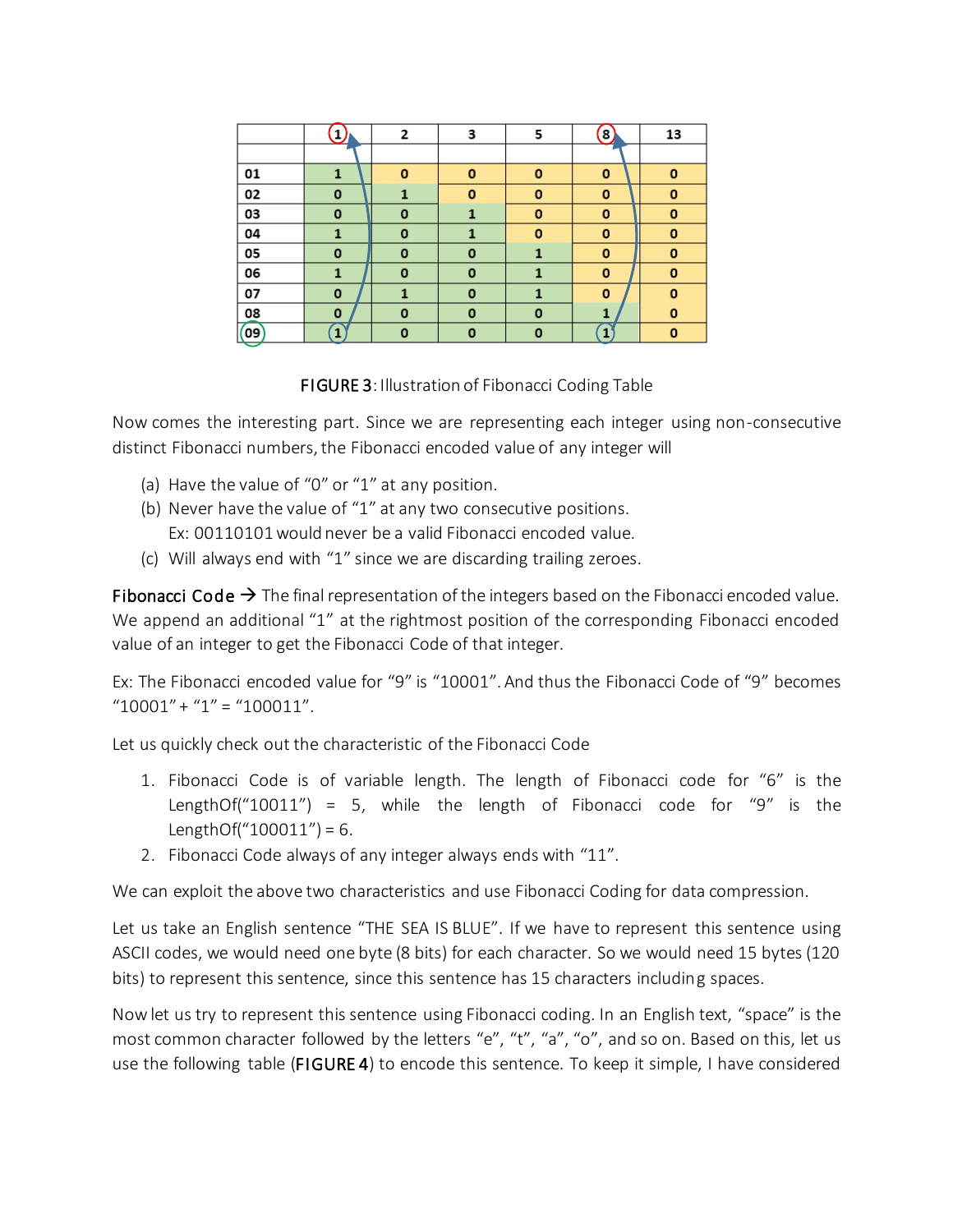only the letters that occur in this sentence. In practice, we need to consider all the letters in the English alphabet while encoding a huge block of text.

We map each character in the order of its frequency ranking into an integer starting from 1. Since "<space>" is the most commonly occurring character in an English text, we map it to 1, followed by letter "E" which is mapped to 2, and so on. We finally encode the mapping integer using Fibonacci Coding, and use this to represent the character.

| Character       | Mapping Integer | Fibonacci Code |
|-----------------|-----------------|----------------|
|                 |                 |                |
| <space></space> | 1               | 11             |
| Ε               | $\overline{2}$  | 011            |
|                 | 3               | 0011           |
| А               | 4               | 1011           |
|                 | 5               | 00011          |
| S               | 6               | 10011          |
| Η               | 7               | 01011          |
|                 | 8               | 000011         |
|                 | 9               | 100011         |
| В               | 10              | 010011         |

FIGURE 4: Fibonacci Code for sample characters.

So our sentence gets encoded into "0 0 11010110111110011011101111000111001111010011000011100011011" as illustrated in the table below.

| $\mid$ 0011   01011 |  | 011   11   10011   011   1011   11 |  | $\vert 00011 \vert 10011 \vert 11 \vert$ |  | 010011 | 000011 | 100011 011 |  |
|---------------------|--|------------------------------------|--|------------------------------------------|--|--------|--------|------------|--|

The number of bits needed are  $4 + 5 + 3 + 2 + 5 + 3 + 4 + 2 + 5 + 5 + 2 + 6 + 6 + 6 + 3 = 61$  BITS.

With ASCII Encoding, we would need 8 bits for each character, since ASCII is a fixed length code. So we would need 120 BITS to encode the sentence.

Thus we have compressed 120 bits of data into 61 bits of data using Fibonacci Coding.

Wow, isn't that cool?

Note: Because it is a variable length code, the pattern "11" marks the boundary between encoded letters. So you can easily work out the decoding process. Here is a secret message below

#### Secret Message **= "10110000110000111100110101101111010011011100110011"**

Time to put on the Sherlock Holmes Hat. Can you decode the Fibonacci encoded secret message above to find out the original English sentence?